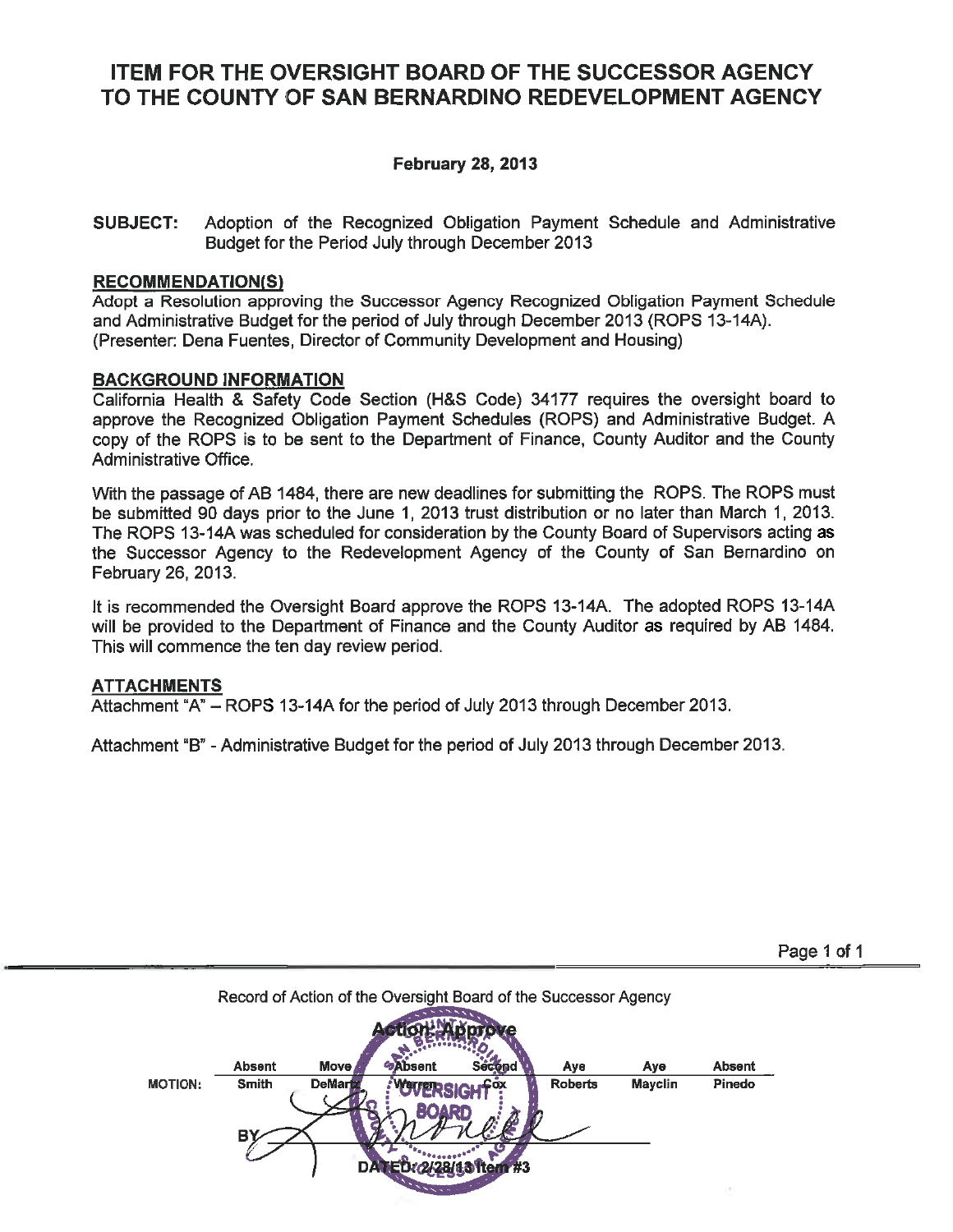### **RESOLUTION NO. 2013-0006**

### RESOLUTION OF THE OVERSIGHT BOARD OF THE SUCCESSOR AGENCY TO THE COUNTY OF SAN BERNARDINO REDEVELOPMENT AGENCY ADOPTING THE RECOGNIZED OBLIGATION PAYMENT SCHEDULE AND ADMINISTRATIVE BUDGET FOR THE PERIOD JULY **THROUGH DECEMBER 2013**

On Thursday February 28, 2012, on motion of Board Member Nick DeMartz, duly seconded by Board Member Chris Cox and carried, the following resolution is adopted by the Oversight Board of County of San Bernardino, State of California.

WHEREAS, pursuant to the California Health and Safety Code Section (H&S) 34179 (e) requires all actions items of the Oversight Board to be taken with a resolution; and

WHEREAS, pursuant to the California Health and Safety Code Section (H&S) 34177 requires

the oversight board to approve the Recognized Obligation Payment Schedules (ROPS) and

Administrative Budget; and

WHEREAS, pursuant to AB 1484, the deadline for submitting ROPS for the period of July

through December 2013 (ROPS 13-14A) is March 1st; and

WHEREAS, the Oversight Board desires to adopt ROPS 13-14A and Administrative Budget

for the period of July through December 2013.

NOW, THEREFORE, BE IT RESOLVED, the Oversight Board of the Successor Agency to the

County of San Bernardino Redevelopment Agency hereby determines as follows:

Section 1. The foregoing recitals are true and correct.

Section 2. The ROPS 13-14A is in the outlined form presented, together with such changes

thereto as may be approved by the Oversight Board are hereby approved.

Section 3. This resolution shall take effect from and after the date of its passage and adoption.

PASSED AND ADOPTED by the Oversight Board of the Successor Agency to the County of San Bernardino, State of California, by the following vote:

> AYES: **OVERSIGHT BOARD MEMBER: Cox, DeMartz, Mayclin, Roberts**

NOES: **OVERSIGHT BOARD MEMBER: None** 

ABSENT: **OVERSIGHT BOARD MEMBER: Pineda, Smith, Warren** 

\* \* \* \* \*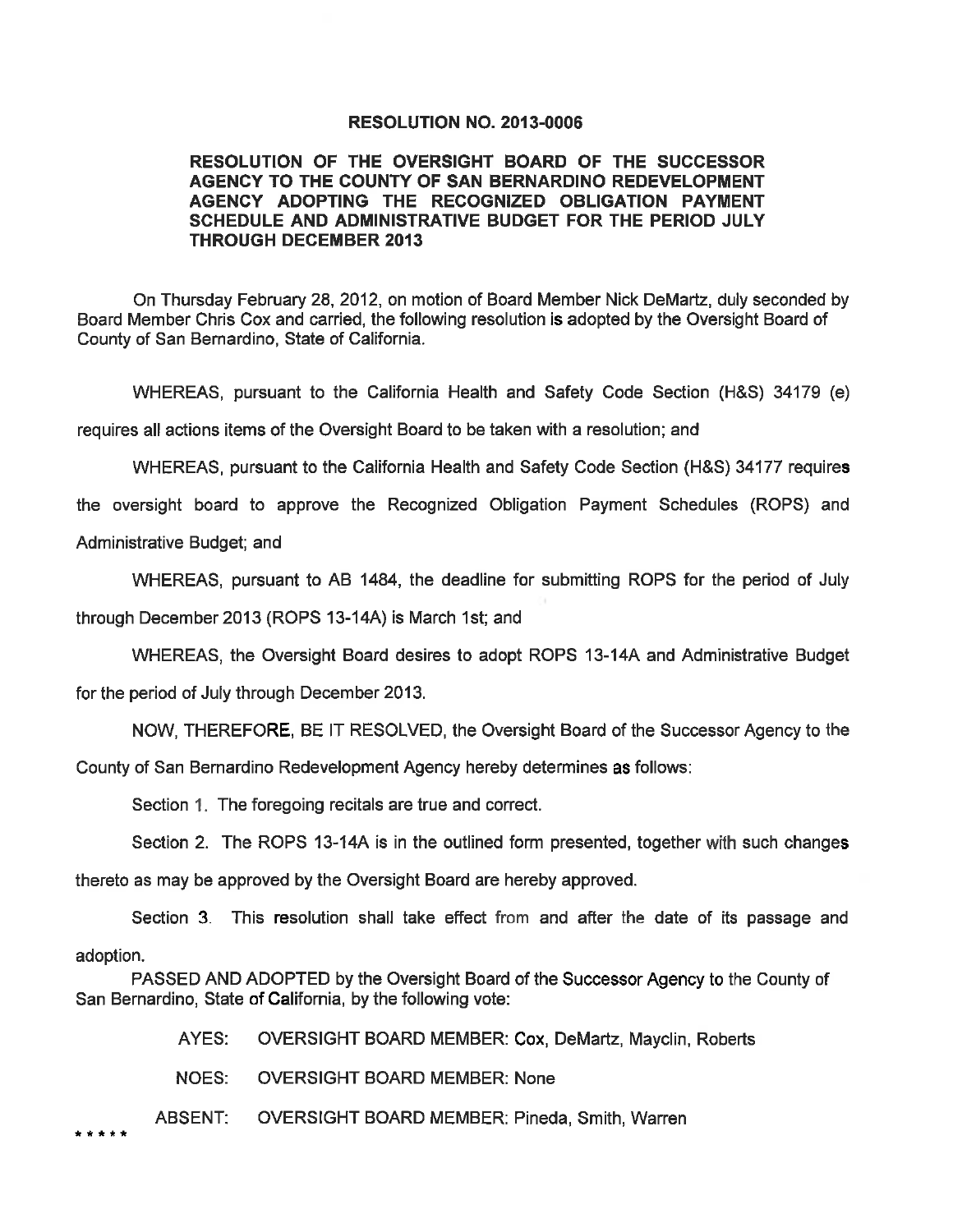**STATE OF CALIFORNIA** 

SS.

)

### COUNTY OF SAN BERNARDINO

I, LAURA WELCH, Secretary to the Oversight Board for the Successor Agency to the County of San Bernardino, State of California, hereby certify the foregoing to be a full, true and correct copy of the record of the action taken by the Oversight Board, by vote of the members present, as the same appears in the Official Minutes of said Board at its meeting of February 28, 2013.

> **LAURA WELCH** Secretary to the Oversight Board

rece

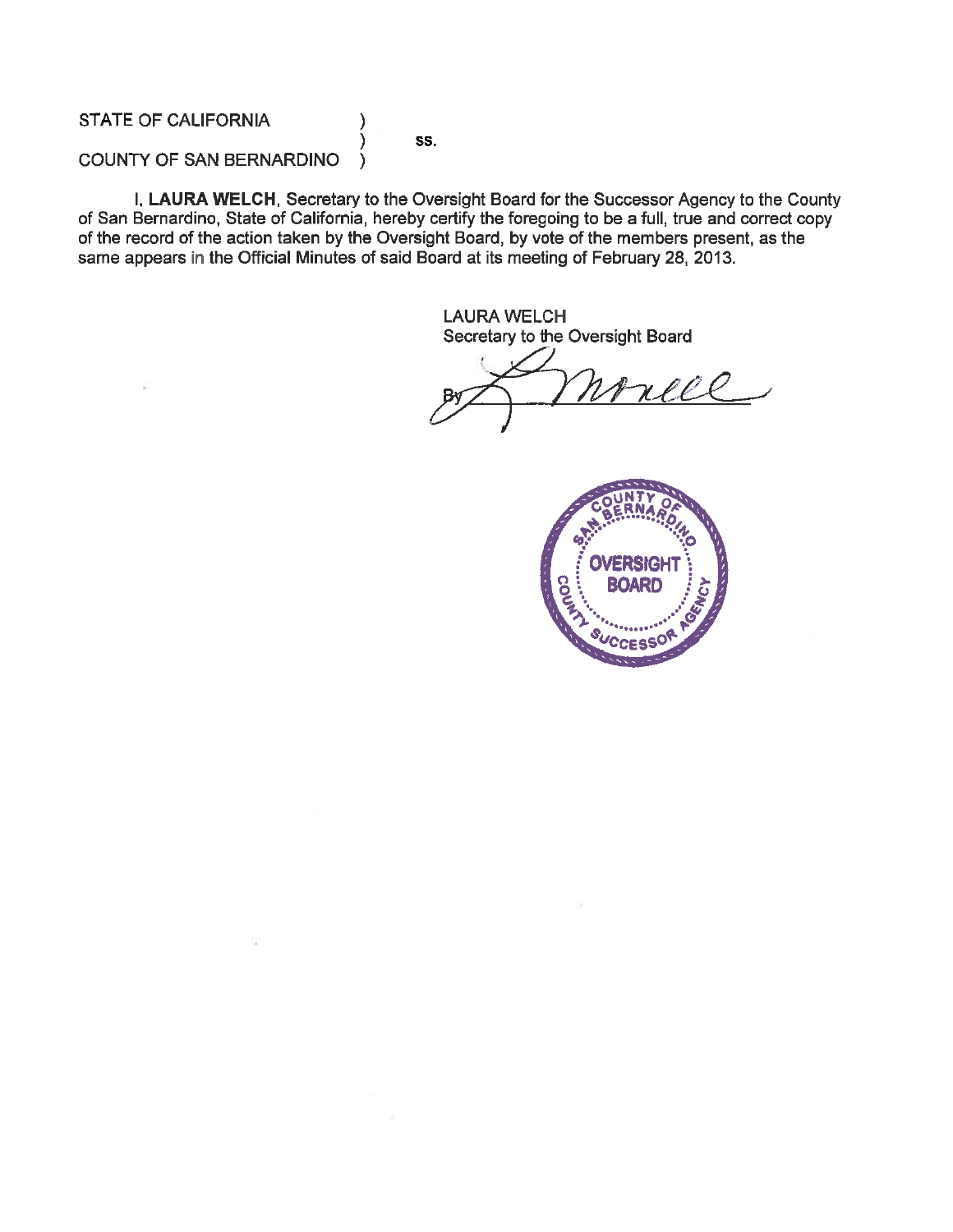## SUCCESSOR AGENCY CONTACT INFORMATION

### **Successor Agency**

| ID:               | 272                          |
|-------------------|------------------------------|
| County:           | San Bernardino               |
| Successor Agency: | <b>San Bernardino County</b> |

### **Primary Contact**

| Honorific (Ms, Mr, Mrs) |                                                      |
|-------------------------|------------------------------------------------------|
| <b>First Name</b>       | Dena                                                 |
| Last Name               | <b>Fuentes</b>                                       |
| Title                   | <b>Director of Community Development and Housing</b> |
| Address                 | 385 North Arrowhead Avenue                           |
|                         |                                                      |
| City                    | <b>San Bernardino</b>                                |
| State                   | <b>CA</b>                                            |
| Zip                     | 92415-0043                                           |
| <b>Phone Number</b>     | 909-387-4392                                         |
| <b>Email Address</b>    | dena.fuentes@eda.sbcounty.gov                        |

### **Secondary Contact**

Title

| Honorific (Ms, Mr, Mrs) |                                                      |
|-------------------------|------------------------------------------------------|
| First Name              | Gary                                                 |
| Last Name               | <b>Hallen</b>                                        |
| <b>Title</b>            | Deputy Director of Community Development and Housing |
| Phone Number            | 909-387-4391                                         |
| Email Address           | ghallen@rda.sbcounty.gov                             |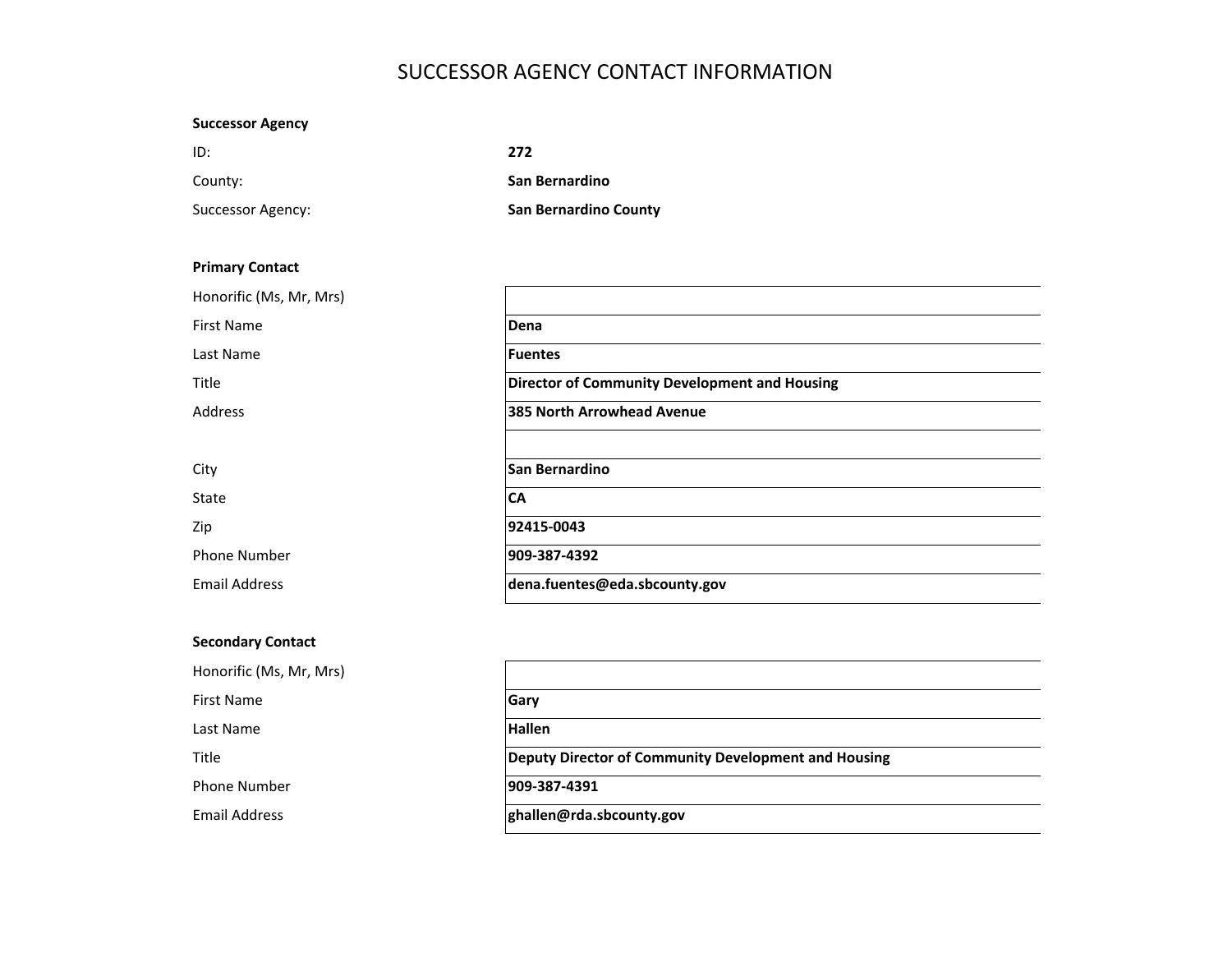#### **SUMMARY OF RECOGNIZED OBLIGATION PAYMENT SCHEDULE**

Filed for the July 1, 2013 to December 31, 2013 Period

#### **Name of Successor Agency: SAN BERNARDINO COUNTY (SAN BERNARDINO)**

|   | <b>Outstanding Debt or Obligation</b>                                                                                                              |  | <b>Total</b>           |  |  |
|---|----------------------------------------------------------------------------------------------------------------------------------------------------|--|------------------------|--|--|
|   | <b>Total Outstanding Debt or Obligation</b>                                                                                                        |  | \$239,195,015          |  |  |
|   | <b>Current Period Outstanding Debt or Obligation</b>                                                                                               |  | <b>Six-Month Total</b> |  |  |
| A | Available Revenues Other Than Anticipated RPTTF Funding                                                                                            |  | \$36,767,344           |  |  |
| B | Enforceable Obligations Funded with RPTTF                                                                                                          |  | \$4,431,337            |  |  |
| C | Administrative Allowance Funded with RPTTF                                                                                                         |  | \$125,000              |  |  |
| D | Total RPTTF Funded $(B + C = D)$                                                                                                                   |  | \$4,556,337            |  |  |
| E | Total Current Period Outstanding Debt or Obligation $(A + B + C = E)$ Should be same amount as ROPS form six-month total                           |  | \$41,323,681           |  |  |
|   | Enter Total Six-Month Anticipated RPTTF Funding                                                                                                    |  | \$4,927,172            |  |  |
| G | Variance (F - D = G) Maximum RPTTF Allowable should not exceed Total Anticipated RPTTF Funding                                                     |  |                        |  |  |
|   | Prior Period (July 1, 2012 through December 31, 2012) Estimated vs. Actual Payments (as required in HSC section 34186 (a))                         |  | \$3,341,335            |  |  |
| н | Enter Estimated Obligations Funded by RPTTF (lesser of Finance's approved RPTTF amount including admin allowance or the actual amount distributed) |  | \$3,341,335            |  |  |
|   | Enter Actual Obligations Paid with RPTTF                                                                                                           |  |                        |  |  |
|   | Enter Actual Administrative Expenses Paid with RPTTF                                                                                               |  | \$0                    |  |  |
|   | Adjustment to Redevelopment Obligation Retirement Fund $(H - (I + J) = K)$                                                                         |  | \$0                    |  |  |
|   | Adjustment to RPTTF $(D - K = L)$                                                                                                                  |  | \$4,556,337            |  |  |
|   | Certification of Oversight Board Chairman:                                                                                                         |  |                        |  |  |
|   | Pursuant to Section 34177(m) of the Health and Safety code,<br>Name                                                                                |  | Title                  |  |  |
|   | I hereby certify that the above is a true and accurate Recognized                                                                                  |  |                        |  |  |
|   | Obligation Payment Schedule for the above named agency.<br>/s/                                                                                     |  |                        |  |  |

Signature Date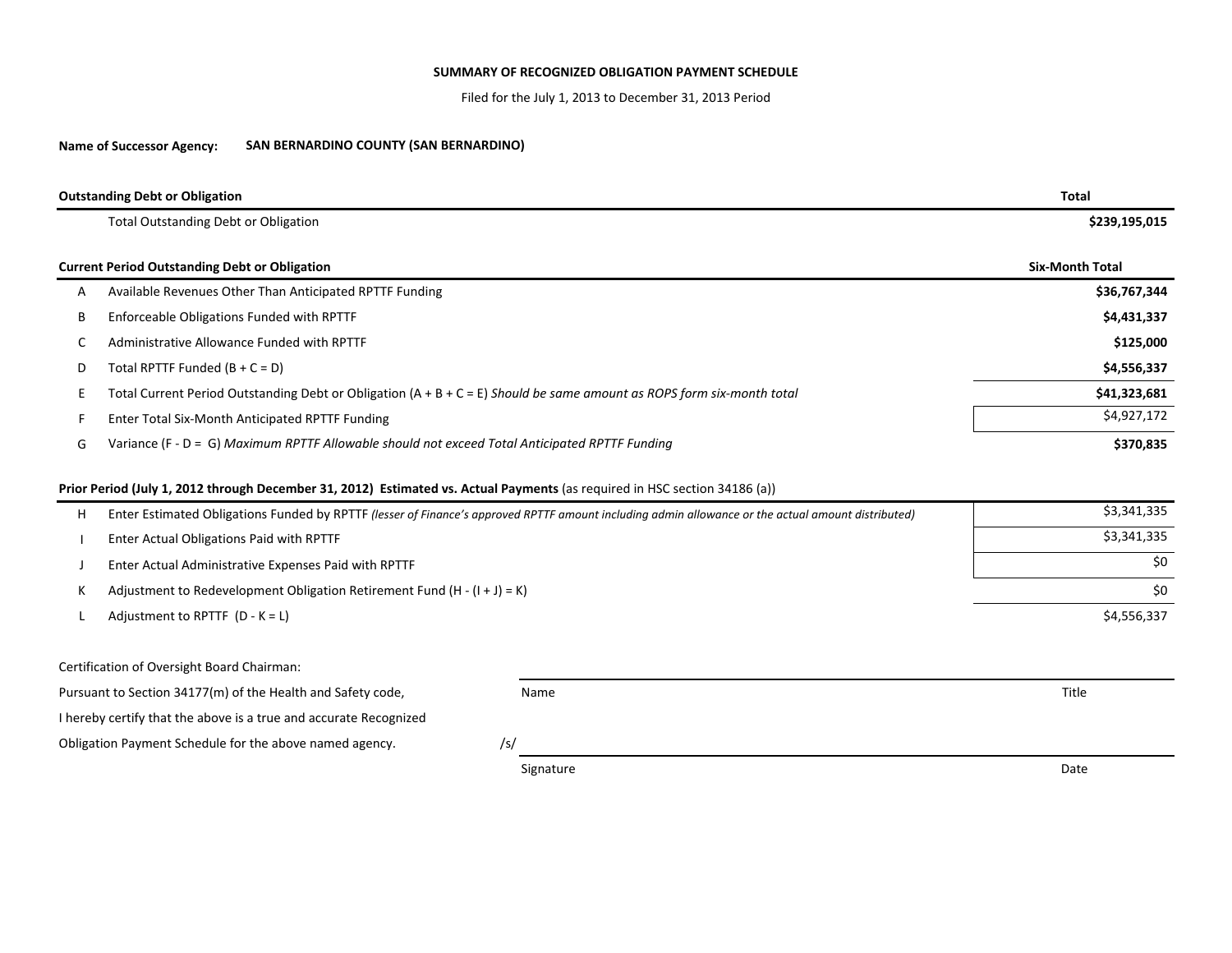|        |                                                                  |                       |                         |                                                    |                                                                     |                   |                          |                         |                |                                               |                | <b>Funding Source</b> |                |                 |
|--------|------------------------------------------------------------------|-----------------------|-------------------------|----------------------------------------------------|---------------------------------------------------------------------|-------------------|--------------------------|-------------------------|----------------|-----------------------------------------------|----------------|-----------------------|----------------|-----------------|
|        |                                                                  |                       |                         |                                                    |                                                                     |                   |                          |                         |                |                                               |                |                       |                |                 |
|        |                                                                  |                       |                         |                                                    |                                                                     |                   |                          | <b>Total Due During</b> |                |                                               |                |                       |                |                 |
|        |                                                                  | Contract/Agreement    | Contract/Agreement      |                                                    |                                                                     |                   | <b>Total Outstanding</b> | Fiscal Year             |                |                                               |                |                       |                |                 |
| ltem # | Project Name / Debt Obligation                                   | <b>Execution Date</b> | <b>Termination Date</b> | Payee                                              | Description/Project Scope                                           | Project Area      | Debt or Obligation       | 2013-14                 |                | Bond Proceeds Reserve Balance Admin Allowance |                | <b>RPTTF</b>          | Other          | Six-Month Total |
|        |                                                                  |                       |                         |                                                    |                                                                     |                   | \$239,195,015            | \$45,846,835            | \$21,998,321   | \$13,583,631                                  | \$125,000      | \$4,431,337           | \$1,185,392    | \$41,323,681    |
|        | 1 2005 Series A TAB - San Sevaine                                | 12/13/2005            | 9/1/2035                | Bank of NY                                         | San Sevaine 2005 Series A TABs                                      | San Sevaine       | 89,276,040               | 3,741,250               |                | $\Omega$                                      |                | 2,501,000             | $\Omega$       | 2,501,000       |
|        | 2 2010 Series A & B TABs - San Sevaine                           | 11/10/2010            | 9/1/2040                | Bank of NY                                         | San Sevaine 2010 Series A & B TABs                                  | San Sevaine       | 88,651,492               | 2,699,239               | $\Omega$       | $\Omega$                                      | $\Omega$       | 919,849               | 520,392        | 1,440,241       |
|        | 3 2010 Series A TAB - Cedar Glen                                 | 10/21/2010            | 9/1/2040                | Bank of NY                                         | Cedar Glen 2010 Series A TAB                                        | Cedar Glen        | 9,983,734                | 404,929                 | $\Omega$       | $\Omega$                                      | $\Omega$       | 260,654               | $\circ$        | 260,654         |
|        | 4 2005 Series A TAB - Debt Service Reserve                       | 12/13/2005            | 9/1/2034                | Bank of NY                                         | San Sevaine 2005 Series A TABs                                      | San Sevaine       | $\Omega$                 | $\Omega$                | $\mathbf{0}$   | $\overline{0}$                                | $\Omega$       | - 0                   | $\overline{0}$ | $\overline{0}$  |
|        | 5 2010 Series A & B TABs - DS Reserve                            | 11/10/2010            | 9/1/2040                | Bank of NY                                         | San Sevaine 2010 Series A & B TABs                                  | San Sevaine       | $\Omega$                 | $\Omega$                | $\Omega$       | $\overline{0}$                                | $\Omega$       | $\Omega$              | $\overline{0}$ | $\overline{0}$  |
|        | 6 2010 Series A TAB - DS Reserve                                 | 10/21/2010            | 9/1/2040                | Bank of NY                                         | Cedar Glen 2010 Series A TAB                                        | Cedar Glen        | $\Omega$                 | $\Omega$                | $\Omega$       | $\Omega$                                      |                |                       | $\Omega$       | $\overline{0}$  |
|        | 7 County Loan                                                    | 12/6/2005             | 12/31/2015              | County of San Bernardino                           | Repayment of unspent County General Fund Loan Proceeds   Cedar Glen |                   | $\overline{0}$           | $\Omega$                | $\Omega$       | $\overline{0}$                                |                | $\Omega$              | $\Omega$       | $\overline{0}$  |
|        |                                                                  |                       |                         |                                                    |                                                                     |                   |                          |                         |                |                                               |                |                       |                |                 |
|        | 8 County Loan                                                    | 12/6/2005             | 12/31/2015              | County of San Bernardino                           | Repayment of unspent County General Fund Loan Proceeds   Cedar Glen |                   |                          | $\Omega$                | $\Omega$       |                                               |                | $\Omega$              |                | $\overline{0}$  |
|        |                                                                  |                       |                         |                                                    |                                                                     |                   |                          |                         |                |                                               |                |                       |                |                 |
|        | 9 Contract for Consulting Services                               | 5/3/2005              |                         | HDL Coren & Cone                                   | <b>Financial Consulting</b>                                         | All               | 47,239                   | 10,000                  | $\Omega$       | $\Omega$                                      |                | 5,000                 | $\Omega$       | 5,000           |
|        | 10 Bond Counsel                                                  |                       |                         | Various                                            | Consulting Support required by Legislation                          | All               | 50,000                   | 15,000                  | $\mathbf 0$    | $\Omega$                                      | $\Omega$       | 10,000                | $\circ$        | 10,000          |
|        | 11 Potential Litigation Professional Services                    |                       |                         | Various                                            | Consulting Support required by Legislation                          | All               | 250,000                  | 200,000                 | $\Omega$       | $\Omega$                                      |                | 100,000               | $\Omega$       | 100,000         |
|        |                                                                  |                       |                         |                                                    |                                                                     |                   |                          |                         |                |                                               |                |                       |                |                 |
|        | 12 Central Services                                              |                       |                         | County of San Bernardino                           | <b>County Services</b>                                              | All               | 15,000                   | 15,000                  | $\Omega$       | $\overline{0}$                                | $\Omega$       | - 0                   | 7,500          | 7,500           |
|        | 13 County Wide Cost Allocation for two                           |                       |                         | County of San Bernardino                           | <b>General County Services</b>                                      | All               | 52,000                   | 52,000                  |                | $\Omega$                                      |                | 26,000                |                | 26,000          |
|        | previous years                                                   |                       |                         |                                                    |                                                                     |                   |                          |                         |                |                                               |                |                       |                |                 |
|        | 14 County of San Bernardino and various                          |                       |                         | County of San Bernardino and                       | <b>General County Services</b>                                      | All               | 200,000                  | 200,000                 | $\Omega$       | $\Omega$                                      |                | $\Omega$              | 131,000        | 131,000         |
|        | others                                                           |                       |                         | various others                                     |                                                                     |                   |                          |                         |                |                                               |                |                       |                |                 |
|        | 15 EDA Cost Allocation Obligation                                |                       |                         | County of San Bernardino                           | <b>General EDA Support</b>                                          | All               | 83,000                   | 83,000                  | $\Omega$       | $\mathbf 0$                                   | $\Omega$       | - 0                   | 41,500         | 41,500          |
|        | 16 Salaries & Benefits Direct                                    |                       |                         | <b>Various Employees</b>                           | Salary & Benefit Costs                                              | San Sevaine       | 836,400                  | 836,400                 | 107,700        | $\Omega$                                      |                | 100,500               | 210,000        | 418,200         |
|        | 17 Incentive Agreement                                           | 4/5/2005              | 10/1/2016               | <b>Mohawk Carpets</b>                              | <b>Business Attraction</b>                                          | San Sevaine       | 175,000                  | 175,000                 | $\Omega$       | $\Omega$                                      | $\Omega$       | - 0                   | 175,000        | 175,000         |
|        | 18 Legal Consultant                                              | 12/16/2008            |                         | Goldfarb & Lipman                                  | <b>Outside Legal Counsel</b>                                        | ΔII               | 204,855                  | 50,000                  | $\Omega$       | $\Omega$                                      | $\Omega$       | 25,000                | $\circ$        | 25,000          |
|        | 19 Contract for Consulting Services                              | 11/13/2009            |                         | <b>CSG Advisors Inc</b>                            | <b>Financial Consulting</b>                                         | All               | 40,763                   | 10,000                  | $\mathbf{0}$   | $\overline{0}$                                | $\Omega$       | 5,000                 | $\overline{0}$ | 5,000           |
|        | 20 County Counsel                                                |                       |                         | County of San Bernardino                           | Legal Services                                                      | All               | 30,000                   | 30,000                  | $\Omega$       | $\overline{0}$                                | $\Omega$       | 15,000                | $\circ$        | 15,000          |
|        | 21 Audit Consulting Services - RAMS                              | 8/15/2012             |                         | RAMS                                               | Per Bond Documents                                                  | All               | 558,000                  | 20,000                  | - 0            | $\Omega$                                      |                | 15,000                | $\Omega$       | 15,000          |
|        | 22 Services & Supplies (200 Appr Unit)                           |                       |                         | County of San Bernardino and                       | <b>General County Services</b>                                      | All               | 200,000                  | 200,000                 | $\Omega$       | $\Omega$                                      |                |                       | $\Omega$       | $\overline{0}$  |
|        |                                                                  |                       |                         | various others                                     |                                                                     |                   |                          |                         |                |                                               |                |                       |                |                 |
|        | 23 Financial - Professional Services KMA                         | 8/15/2012             |                         | <b>Keyser Marston Associates</b>                   | <b>Financial Consulting</b>                                         | All               | 98,492                   | 20,000                  | $\mathbf 0$    | $\overline{0}$                                | $\overline{0}$ | 20,000                | $\overline{0}$ | 20,000          |
|        | 24 Office Rent                                                   |                       |                         | County of San Bernardino                           | Office Space                                                        | All               | 20,400                   | 20,400                  | $\Omega$       | $\overline{0}$                                | 10,200         |                       | $\circ$        | 10,200          |
|        | 25 Maintenance of Properties                                     |                       |                         | Various                                            | Prop Management & Maintenance                                       | All               | 386,714                  | 75,000                  |                | $\Omega$                                      |                | 37,500                | $\Omega$       | 37,500          |
|        | 26 Real Estate Professional Services Long                        | 8/15/2012             |                         | Rosenow Spevacek Group Inc                         | Consulting Support required by Legislation                          | All               | 132,000                  | 40,000                  | $\Omega$       | $\Omega$                                      |                | 20,000                | $\Omega$       | 20,000          |
|        | Range Property Plan - RSG                                        |                       |                         |                                                    |                                                                     |                   |                          |                         |                |                                               |                |                       |                |                 |
|        | 27 Rosemary & Iris Housing Repayment                             |                       | 6/30/2014               | San Sevaine Housing Fund                           | Repayment of Loan from Housing (80% to 20% Set-Aside)               | San Sevaine       | 3,070,795                | 3,070,795               | $\mathbf 0$    | 3,070,795                                     | $\Omega$       | $\Omega$              | $\overline{0}$ | 3,070,795       |
|        | 28 50 Replacement Housing Oblig                                  |                       |                         | Various                                            | Replace housing units removed                                       | San Sevaine       | $\Omega$                 | $\Omega$                | $\Omega$       | $\Omega$                                      | $\Omega$       | $\Omega$              | $\circ$        | $\overline{0}$  |
|        | 29 2005 TABS San Sevaine - Housing Bond                          | 12/13/2005            |                         | <b>Bank of NY</b>                                  | San Sevaine 2005 Series A TABs                                      | San Sevaine       |                          | $\Omega$                | $\Omega$       |                                               |                |                       | $\Omega$       | $\overline{0}$  |
|        | Proceeds                                                         |                       |                         |                                                    |                                                                     |                   |                          |                         |                |                                               |                |                       |                |                 |
|        | 30 Salaries & Benefits Non-Direct                                |                       |                         | <b>Various Employees</b>                           | Salary & Benefit Costs                                              | All               | 229,600                  | 229,600                 | $\Omega$       | $\Omega$                                      | 114,800        | $\Omega$              | $\circ$        | 114,800         |
|        | 31 Unfunded Retirement Oblig                                     |                       |                         | Various                                            | <b>Employee Retirement Costs</b>                                    | All               | 1,288,116                | 1,288,116               | $\overline{0}$ | 1,288,116                                     | $\Omega$       | $\Omega$              | $\overline{0}$ | 1,288,116       |
|        | 32 Unpaid Leave Balances                                         |                       |                         | Various                                            | <b>Employee Leave Costs</b>                                         |                   | 139,720                  | 139,720                 | $\mathbf 0$    | 139,720                                       |                |                       | $\overline{0}$ | 139,720         |
|        | 33 Unemployment Insurance                                        |                       |                         | Various                                            | Unemployment Costs                                                  | All               | 60,000                   | 60,000                  |                | 60,000                                        |                |                       | $\Omega$       | 60,000          |
|        | 34 Unfunded Retirement Actuarial Study                           |                       |                         | Various                                            | <b>Employee Retirement Study</b>                                    | All               | 25,000                   | 25,000                  | $\Omega$       | 25,000                                        |                | $\Omega$              | $\overline{0}$ | 25,000          |
|        | 35 City of Fontana                                               | 5/3/2011              |                         | City of Fontana                                    | Road Improvements                                                   | San Sevaine       | 2,065,947                | 2,065,947               | 2,065,947      | $\Omega$                                      | $\Omega$       | $\Omega$              | $\overline{0}$ | 2,065,947       |
|        | 36 Transportation - Cherry - Whittram Ave to                     | 5/3/2011              |                         | County of San Bernardino, Public                   | Road Improvements                                                   | San Sevaine       | 4,683,003                | 4,683,003               | 4,683,003      | $\Omega$                                      |                |                       | $\Omega$       | 4,683,003       |
|        | Foothill (H13630)                                                |                       |                         | Works                                              |                                                                     |                   |                          |                         |                |                                               |                |                       |                |                 |
|        | 37 Cherry @ I10 Interchange Construction                         | 1/25/2011             |                         | County of San Bernardino, Public Road Improvements |                                                                     | San Sevaine       | 3,661,695                | 3,661,695               | 3,661,695      | $\overline{0}$                                |                |                       | $\Omega$       | 3,661,695       |
|        | (H13514)                                                         |                       |                         | Works                                              |                                                                     |                   |                          |                         |                |                                               |                |                       |                |                 |
|        | 38 2010 TABs - Cedar Glen Bonds Proceeds                         | 10/21/2010            |                         | <b>Bank of NY</b>                                  | Cedar Glen 2010 Series A TABs Bond Proceeds                         | <b>Cedar Glen</b> | $\Omega$                 | $\Omega$                | $\mathbf{0}$   | $\overline{0}$                                | $\Omega$       | $\Omega$              | $\overline{0}$ | $\overline{0}$  |
|        | 39 2005 Series A TAB - San Sevaine Bonds                         | 12/13/2005            |                         | <b>Bank of NY</b>                                  | San Sevaine 2005 Series A TABs Bond Proceeds                        | San Sevaine       |                          |                         | $\Omega$       | $\Omega$                                      |                |                       |                | $\overline{0}$  |
|        | Proceeds                                                         |                       |                         |                                                    |                                                                     |                   |                          |                         |                |                                               |                |                       |                |                 |
|        | 40 2010 Series A & B TABs - San Sevaine<br><b>Bonds Proceeds</b> | 11/10/2010            |                         | <b>Bank of NY</b>                                  | San Sevaine 2010 Series A and B TABs Bond Proceeds                  | San Sevaine       |                          |                         | $\mathbf{0}$   | $\Omega$                                      |                | - 0                   |                | $\overline{0}$  |
|        |                                                                  |                       |                         |                                                    |                                                                     |                   |                          |                         |                |                                               |                |                       |                |                 |

#### **SAN BERNARDINO COUNTY (SAN BERNARDINO) RECOGNIZED OBLIGATION PAYMENT SCHEDULE (ROPS 13‐14A) July 1, 2013 through December 31, 2013**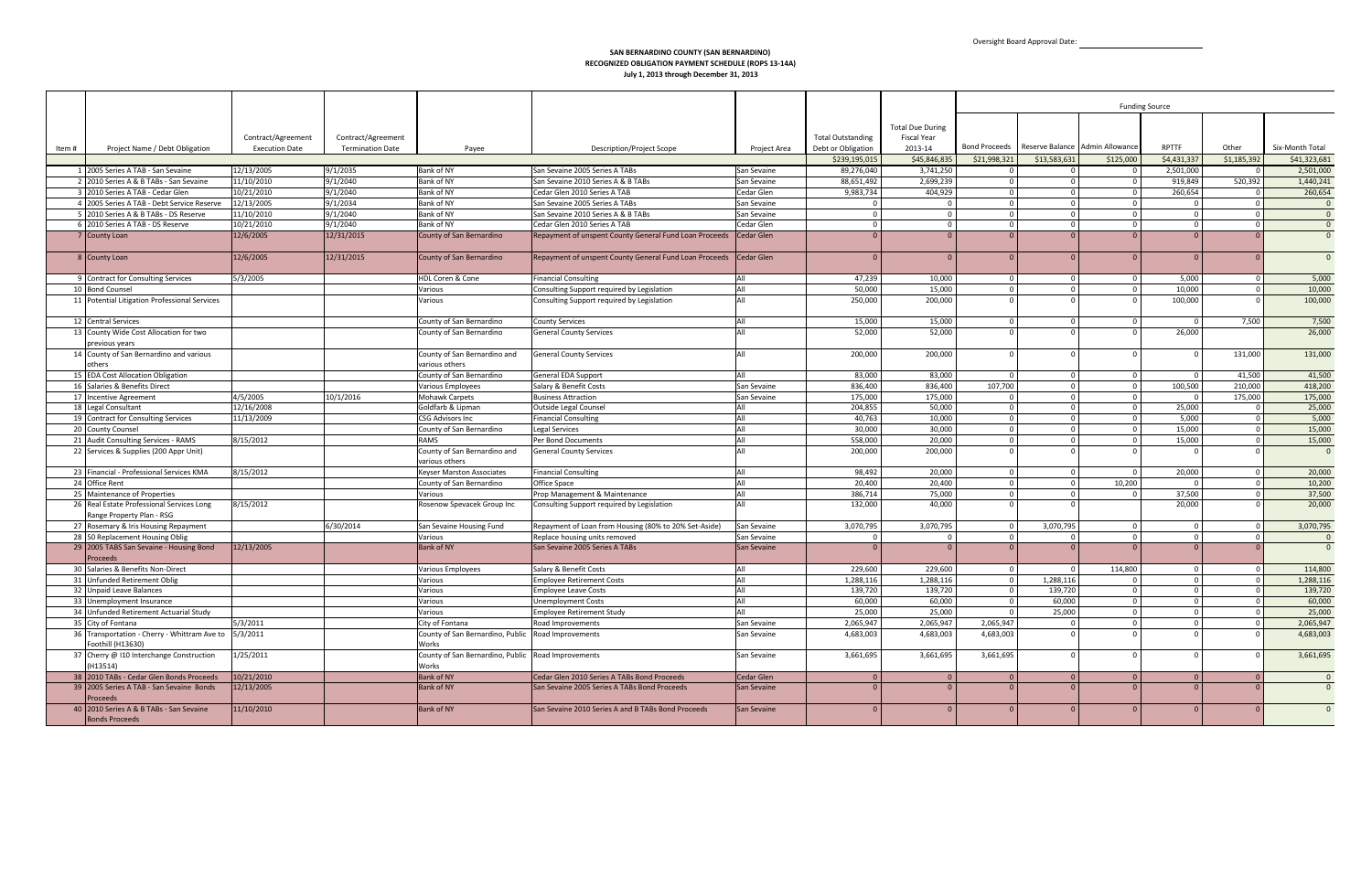#### **SAN BERNARDINO COUNTY (SAN BERNARDINO) RECOGNIZED OBLIGATION PAYMENT SCHEDULE (ROPS 13‐14A) July 1, 2013 through December 31, 2013**

|        |                                                                         |                                             |                                               |                          |                                                                                                                                   |                                 |                                                |                                                          |            |           | <b>Funding Source</b>                         |              |         |                 |
|--------|-------------------------------------------------------------------------|---------------------------------------------|-----------------------------------------------|--------------------------|-----------------------------------------------------------------------------------------------------------------------------------|---------------------------------|------------------------------------------------|----------------------------------------------------------|------------|-----------|-----------------------------------------------|--------------|---------|-----------------|
| Item # | Project Name / Debt Obligation                                          | Contract/Agreement<br><b>Execution Date</b> | Contract/Agreement<br><b>Termination Date</b> | Payee                    | Description/Project Scope                                                                                                         | Project Area                    | <b>Total Outstanding</b><br>Debt or Obligation | <b>Total Due During</b><br><b>Fiscal Year</b><br>2013-14 |            |           | Bond Proceeds Reserve Balance Admin Allowance | <b>RPTTF</b> | Other   | Six-Month Total |
|        | 41 Other Outside Consultants                                            |                                             |                                               | Various                  | Professional Services Required by Legislation                                                                                     |                                 | 200,000                                        | 200,000                                                  |            |           |                                               |              | 100,000 | 100,000         |
|        | 42 County of San Bernardino Special Districts                           | 9/15/2009                                   |                                               | <b>Districts</b>         | County of San Bernardino Special Water System Improvements with safety & fire implications Cedar Glen<br>for Phase 2 of 4 phases. |                                 | 4,000,000                                      | 4,000,000                                                |            | 4,000,000 |                                               |              |         | 4,000,000       |
|        | 43 2005 TABS San Sevaine - Housing Bond<br>Proceeds                     | 12/13/2005                                  |                                               | Bank of NY               | San Sevaine 2005 Series A TABs (Per revised DOF approval<br>Letter for ROPS3 dated 1/10/2013)                                     | San Sevaine                     | 11,479,976                                     | 11,479,976                                               | 11,479,976 |           |                                               |              |         | 11,479,976      |
|        | 44 County of San Bernardino Special Districts                           | 11/22/2005                                  |                                               | <b>Districts</b>         | County of San Bernardino Special Water System Improvements with safety & fire implications Cedar Glen                             |                                 | 5,000,000                                      | 5,000,000                                                |            | 5,000,000 |                                               |              |         | 5,000,000       |
|        | 45 County of San Bernardino Cedar Glen<br>Water Project Loan            | 12/6/2005                                   |                                               | County of San Bernardino | Water System Improvements with safety & fire implications Cedar Glen                                                              |                                 | 9,207,236                                      | 802,382                                                  |            |           |                                               | 284,529      |         | 284,529         |
|        | 46 County of San Bernardino Cedar Glen<br>Startup Loan                  | 9/21/2004                                   |                                               | County of San Bernardino | Cedar Glen Project Area Startup Costs                                                                                             | Cedar Glen                      | 275,560                                        | 24,014                                                   |            |           |                                               | 8,516        |         | 8,516           |
|        | 47 County of San Bernardino Cedar Glen Loan 7/12/2005<br>for Road Study |                                             |                                               | County of San Bernardino | Cedar Glen Project Area Startup Costs                                                                                             | Cedar Glen                      | 69,605                                         | 6,066                                                    |            |           |                                               | 2,151        |         | 2,151           |
|        | 48 County of San Bernardino Mission Blvd<br>Startup Loan                | 9/21/2004                                   |                                               | County of San Bernardino | Mission Blvd Joint Project Area Startup Costs                                                                                     | <b>Mission Blvd Joint</b>       | 47,626                                         | 4,150                                                    |            |           |                                               | 1,472        |         | 1,472           |
|        | 49 20% Housing Asset Fund - Loan Repayment                              |                                             |                                               | <b>Housing Successor</b> | 20% Housing Portion of County Loan Repayments                                                                                     | Cedar Glen and<br>Mission Blvd. | 2,400,007                                      | 209,153                                                  |            |           |                                               | 74,166       |         | 74,166          |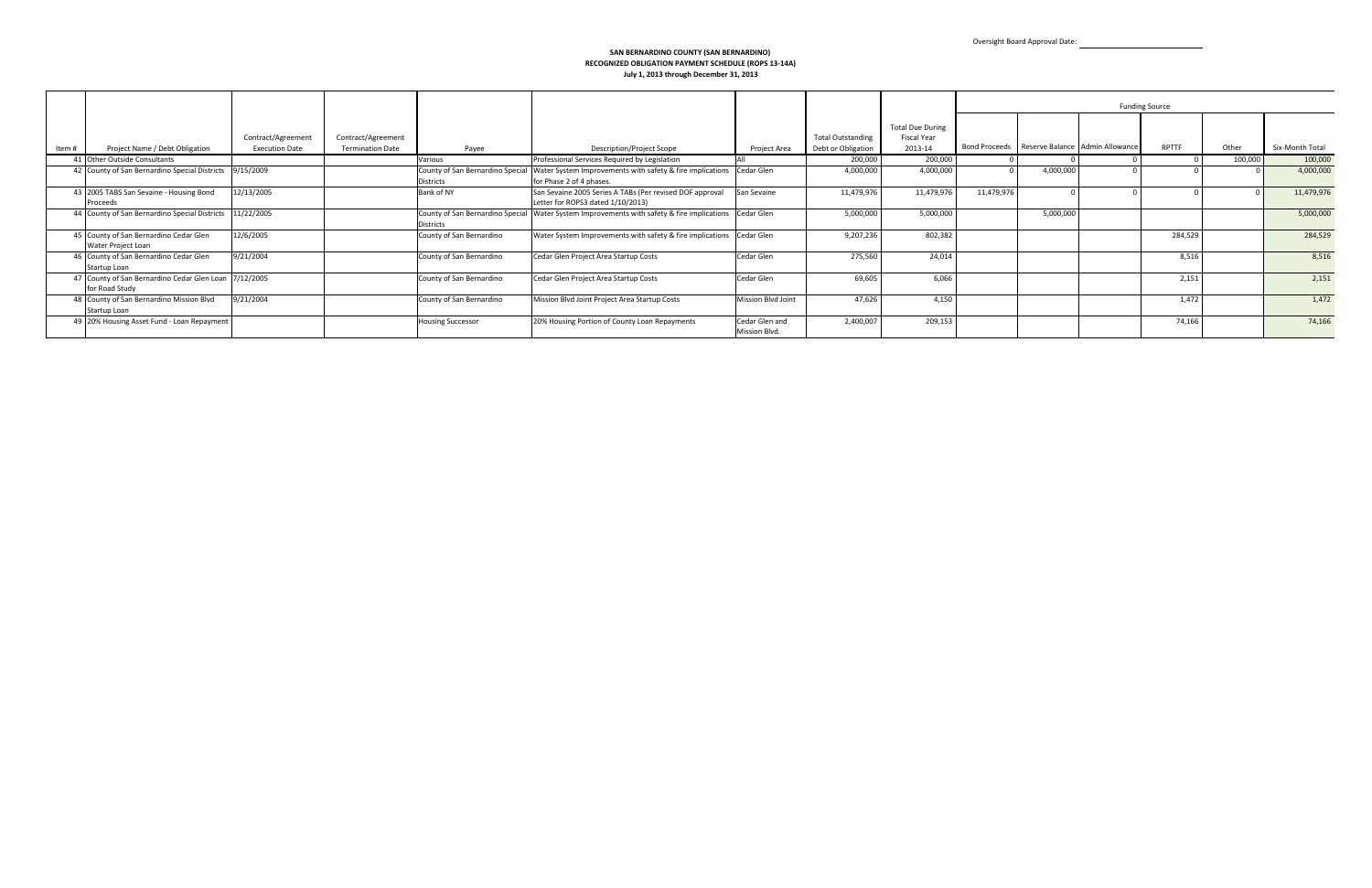|                     |                                                                            |                                                            |                                                         |              | LMIHF       |           | <b>Bond Proceeds</b> |          | Reserve Balance |             | Admin Allowance |            | <b>RPTTF</b>            |               | Other     |           |
|---------------------|----------------------------------------------------------------------------|------------------------------------------------------------|---------------------------------------------------------|--------------|-------------|-----------|----------------------|----------|-----------------|-------------|-----------------|------------|-------------------------|---------------|-----------|-----------|
|                     | Item # Project Name / Debt Obligation                                      | Payee                                                      | <b>Description/Project Scope</b>                        | Project Area | Estimate    | Actual    | Estimate             | Actual   | Estimate        | Actual      | Estimate        | Actual     | Estimate                | Actual        | Estimate  | Actual    |
|                     |                                                                            |                                                            |                                                         |              | \$2,468,901 | \$362,350 | \$11,203,413         | \$49,357 | \$1,882,030     | \$1,411,128 | \$159,577       | \$0        | \$5,319,221             | \$3,341,33    | \$110,000 | \$145,972 |
|                     | m A, Line 1 2005 Series A TAB *                                            | Bank of NY                                                 | San Sevaine 2005 Series A TABs                          | San Sevaine  |             |           |                      |          |                 |             |                 |            | 2.481.588<br>$\sqrt{s}$ | 2,481,380     |           |           |
|                     | m A. Line 2 2010 Series A & B TABs *                                       | Bank of NY                                                 | San Sevaine 2010 Series A & B TABs                      | San Sevaine  |             |           |                      |          |                 |             |                 |            | 1,436,128               | 1.435.976     |           |           |
|                     | m A, Line 3 2010 Series A TABs *                                           | Bank of NY                                                 | Cedar Glen 2010 Series A TABs                           | Cedar Glen   |             |           |                      |          |                 |             |                 |            | 236,778                 | 236,754       |           |           |
| m A, Line 2         | <b>Contract for Consulting Services</b>                                    | HDL Coren & Cone                                           | <b>Financial Consulting</b>                             | All          |             |           |                      |          |                 |             |                 |            | 20,000                  |               |           |           |
| A, Line 12          | <b>Bond Counsel</b>                                                        | Various                                                    | Consulting Support required by Legislation              | All          |             |           |                      |          |                 |             |                 |            | 25,000                  |               |           |           |
| A, Line 13          | Potential Litigation Professional Services                                 | Various                                                    | Consulting Support required by Legislation              | All          |             |           |                      |          |                 |             |                 |            | 50,000                  |               |           |           |
| A, Line 17          | conomic Development                                                        | California Speedway                                        | Marketing                                               | San Sevaine  |             |           |                      |          |                 |             |                 |            | 175,000                 | 175,000       |           |           |
| A, Line 14          | entral Services <sup>*</sup>                                               | County of San Bernardino                                   | <b>County Services</b>                                  | All          |             |           |                      |          |                 |             |                 |            | 18,490                  | 2,185         |           |           |
| A, Line 15          | County Wide Cost Allocation for two                                        |                                                            |                                                         |              |             |           |                      |          |                 |             |                 |            | 22,037                  | 22,037        |           |           |
|                     | revious years                                                              | County of San Bernardino                                   | <b>General County Services</b>                          | All          |             |           |                      |          |                 |             |                 |            |                         |               |           |           |
| ı A, Line 16        | County of San Bernardino and various                                       | County of San Bernardino and                               |                                                         |              |             |           |                      |          |                 |             |                 |            | 33,000                  | 23,307        |           |           |
|                     | thers                                                                      | various others                                             | <b>General County Services</b>                          | All          |             |           |                      |          |                 |             |                 |            |                         |               |           |           |
| I A. Line 17        | <b>EDA Cost Allocation Obligation</b>                                      | County of San Bernardino                                   | General EDA Support                                     | All          |             |           |                      |          |                 |             |                 |            | 41.500                  | 31.127        |           |           |
|                     | I A, Line 17 San Sevaine Sewer                                             | County of San Bernardino, Special San Sevaine Sewer System |                                                         |              |             |           |                      |          |                 |             |                 |            | 25,000                  | 25,001        |           |           |
|                     |                                                                            | <b>Districts</b>                                           |                                                         | San Sevaine  |             |           |                      |          |                 |             |                 |            |                         |               |           |           |
| A, Line 20          | Maintenance of Properties                                                  | Various                                                    | Prop Management & Maintenance                           | All          |             |           |                      |          |                 |             |                 |            | 50,000                  | 5,856         |           |           |
|                     | A, Line 21 Real Estate Professional Services                               | Various                                                    | Consulting Support required by Legislation              | All          |             |           |                      |          |                 |             |                 |            | 30,000                  |               |           |           |
| A. Line 28          | Salaries & Benefits Direct                                                 | Various Employees                                          | Salary & Benefit Costs                                  |              |             |           |                      |          |                 |             |                 |            | 100.500                 | 100,500       |           |           |
| A, Line 29          | <b>Infunded Retirement Oblig</b>                                           | Various                                                    | <b>Emplovee Retirement Costs</b>                        | All          |             |           |                      |          |                 |             |                 |            | 574,200                 |               |           |           |
| m B, Line 1         | City of Fontana                                                            | City of Fontana                                            | Road Improvements                                       | San Sevaine  |             |           | 2,065,947            |          |                 |             |                 |            |                         |               |           |           |
| m B. Line 2         | Transportation - Cherry - Whittram Ave to County of San Bernardino, Public |                                                            |                                                         |              |             |           | 4,984,776            |          |                 |             |                 |            |                         |               |           |           |
|                     | oothill (H13630)                                                           | Works                                                      | Road Improvements                                       | San Sevaine  |             |           |                      |          |                 |             |                 |            |                         |               |           |           |
| m B, Line 3         | Construction Management for FY 08/09                                       | County of San Bernardino, Public                           |                                                         |              |             |           | 357,990              |          |                 |             |                 |            |                         |               |           |           |
|                     | hru FY 11/12                                                               | Works                                                      | Road Improvements                                       | San Sevaine  |             |           |                      |          |                 |             |                 |            |                         |               |           |           |
| m B, Line 4         | Cherry @ I10 Interchange Construction                                      | County of San Bernardino, Public                           |                                                         |              |             |           | 3,705,000            |          |                 |             |                 |            |                         |               |           |           |
|                     | 113514)                                                                    | Works                                                      | Road Improvements                                       | San Sevaine  |             |           |                      |          |                 |             |                 |            |                         |               |           |           |
| m B, Line 8         | Salaries & Benefits Direct                                                 | Various                                                    | Consulting Support required by Legislation              | San Sevaine  |             |           | 89,700               | 49,357   |                 |             |                 |            |                         |               |           |           |
| m B, Line 9         | Incentive Agreement                                                        | <b>Mohawk Carpets</b>                                      | <b>Business Attraction</b>                              | San Sevaine  |             |           |                      |          |                 |             |                 |            |                         |               | 110,000   | 145,972   |
| <b>B</b> , Line 10  | egal Consultant                                                            | Goldfarb & Lipman                                          | <b>Outside Legal Counsel</b>                            | All          |             |           |                      |          | 40,000          | 297         |                 |            |                         |               |           |           |
| <b>1B</b> , Line 11 | <b>Contract for Consulting Services</b>                                    | CSG Advisors Inc.                                          | <b>Financial Consulting</b>                             | All          |             |           |                      |          | 20,000          |             |                 |            |                         |               |           |           |
| B, Line 12          | County Counsel                                                             | County of San Bernardino                                   | Legal Services                                          | All          |             |           |                      |          | 45,000          | 8,271       |                 |            |                         |               |           |           |
| <b>B</b> , Line 13  | <b>Countract for Consulting Services</b>                                   | Various                                                    | Audit Contract - Ongoing Audit per Bond Documents       | All          |             |           |                      |          | 20,000          | 7,000       |                 |            |                         |               |           |           |
|                     | B, Line 17 Housing Consultant                                              | Rosenow Spevacek Group Inc                                 | <b>Housing Consultant</b>                               | All          | 4.901       |           |                      |          |                 |             |                 |            |                         |               |           |           |
|                     | B, Line 18 Housing Development Consultant                                  | Pacific Code Compliance                                    | Housing Development Consultant                          | All          | 14,000      |           |                      |          |                 |             |                 |            |                         |               |           |           |
|                     | B, Line 19 50 Replacement Housing Obligation                               | Various                                                    | Replace housing units removed                           | San Sevaine  | 2.450.000   | 362.350   |                      |          |                 |             |                 |            |                         |               |           |           |
| m C, Line 1         |                                                                            | County of San Bernardino and                               |                                                         |              |             |           |                      |          |                 |             | 31,446          | 4,590      |                         |               |           |           |
|                     | Services & Supplies (200 Appr Unit)                                        | various others                                             | <b>General County Services</b>                          | All          |             |           |                      |          |                 |             |                 |            |                         |               |           |           |
|                     | m C, Line 2 Profession Sevices                                             | <b>Various Contracts</b>                                   | <b>General County Services</b>                          | All          |             |           |                      |          |                 |             | 33,491          | 19.508     |                         |               |           |           |
| m C, Line 3         | Salaries & Benefits Non-Direct                                             | Various Employees                                          | Salary & Benefit Costs                                  | All          |             |           |                      |          |                 |             | 76,640          | 116.983    |                         |               |           |           |
| m C, Line 4         | Copier Service                                                             | Xerox                                                      | <b>Monthly Copier Rental</b>                            | All          |             |           |                      |          |                 |             | 7,800           | 8,296      |                         |               |           |           |
| m C, Line 5         | Office Rent                                                                | County of San Bernardino                                   | Office Space                                            | All          |             |           |                      |          |                 |             | 10,200          | 10,200     |                         |               |           |           |
| n D, Line 1         | Pass-Through FY 11/12 (7/1/11 Through                                      | <b>Various Taxing Entities</b>                             | Pass-Through Payments                                   |              |             |           |                      |          | 1,677,024       |             |                 |            |                         | 12,431        |           |           |
|                     | /31/12)                                                                    |                                                            |                                                         | San Sevaine  |             |           |                      |          |                 |             |                 |            |                         |               |           |           |
| n D, Line 2         | Pass-Through FY 11/12 (7/1/11 Through                                      | <b>Various Taxing Entities</b>                             | Pass-Through Payments                                   |              |             |           |                      |          | 80,006          |             |                 |            |                         | 25,764        |           |           |
|                     | /31/12)                                                                    |                                                            |                                                         | Cedar Glen   |             |           |                      |          |                 |             |                 |            |                         |               |           |           |
|                     | eserve Funds used to cover deficit in                                      |                                                            | Reserve Funds used to cover deficit between approved    |              |             |           |                      |          |                 | 1,235,983   |                 |            |                         | (1, 235, 983) |           |           |
|                     | RPTTF                                                                      |                                                            | enforceable obligations in ROPS2 and the RPTTF          |              |             |           |                      |          |                 |             |                 |            |                         |               |           |           |
|                     |                                                                            |                                                            | disbursement for ROPS2                                  |              |             |           |                      |          |                 |             |                 |            |                         |               |           |           |
|                     | Reserve Funds used to cover deficit in                                     |                                                            | Reserve Funds used to cover deficit between approved    |              |             |           |                      |          |                 | 159,577     |                 | (159, 577) |                         |               |           |           |
|                     | Admin Allowance                                                            |                                                            | Admin Allowance in ROPS2 and the RPTTF disbursement for |              |             |           |                      |          |                 |             |                 |            |                         |               |           |           |
|                     |                                                                            |                                                            | ROPS2                                                   |              |             |           |                      |          |                 |             |                 |            |                         |               |           |           |
|                     |                                                                            |                                                            |                                                         |              |             |           |                      |          |                 |             |                 |            |                         |               |           |           |

#### **SAN BERNARDINO COUNTY (SAN BERNARDINO)**

**July 1, 2012 through December 31, 2012 RECOGNIZED OBLIGATION PAYMENT SCHEDULE (ROPS II)**

**Pursuant to Health and Safety Code section 34186 (a)**

### **PRIOR PERIOD ESTIMATED OBLIGATIONS vs. ACTUAL PAYMENTS**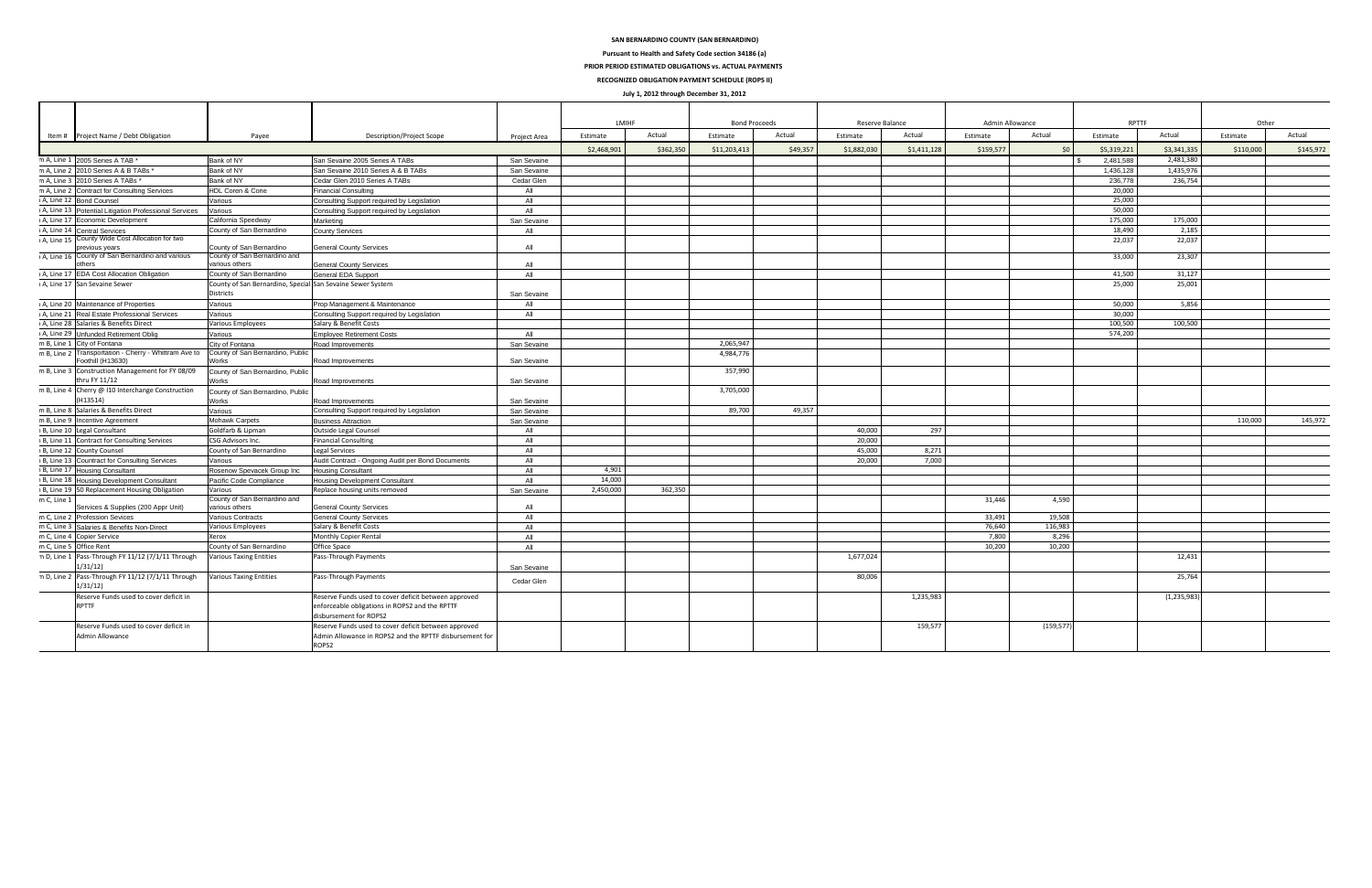| Item#           | <b>Project Name / Debt Obligation</b>          | <b>Notes/Comments</b>                                                                                                                                      |
|-----------------|------------------------------------------------|------------------------------------------------------------------------------------------------------------------------------------------------------------|
| 1               | 2005 Series A TAB - San Sevaine                |                                                                                                                                                            |
| $\overline{2}$  | 2010 Series A & B TABs - San Sevaine           | Two RZEDB subsidies for 2010B San Sevaine TABs of \$260,196 available for 9/1/2013 Debt Service, thereafter one subsidy of \$260,196 for each debt service |
|                 |                                                | payment                                                                                                                                                    |
| 3               | 2010 Series A TAB - Cedar Glen                 |                                                                                                                                                            |
| 4               | 2005 Series A TAB - Debt Service Reserve       |                                                                                                                                                            |
|                 |                                                |                                                                                                                                                            |
| 5               | 2010 Series A & B TABs - DS Reserve            |                                                                                                                                                            |
| 6               | 2010 Series A TAB - DS Reserve                 |                                                                                                                                                            |
| 7               | <b>County Loan</b>                             |                                                                                                                                                            |
| 8               | County Loan                                    |                                                                                                                                                            |
| 9               | <b>Contract for Consulting Services</b>        |                                                                                                                                                            |
| 10              | <b>Bond Counsel</b>                            |                                                                                                                                                            |
| 11              | Potential Litigation Professional Services     |                                                                                                                                                            |
|                 |                                                |                                                                                                                                                            |
| 12              | <b>Central Services</b>                        |                                                                                                                                                            |
| 13              | County Wide Cost Allocation for two            |                                                                                                                                                            |
| 14              | previous years                                 |                                                                                                                                                            |
|                 | County of San Bernardino and various<br>others |                                                                                                                                                            |
| 15              | <b>EDA Cost Allocation Obligation</b>          | \$31,127 paid by Auditor on $1/4/13$                                                                                                                       |
| 16 <sup>1</sup> | Salaries & Benefits Direct                     |                                                                                                                                                            |
| 17              | <b>Incentive Agreement</b>                     |                                                                                                                                                            |
| 18              | Legal Consultant                               |                                                                                                                                                            |
| 19              | <b>Contract for Consulting Services</b>        |                                                                                                                                                            |
| 20              | <b>County Counsel</b>                          | \$3,492 paid by Auditor on $1/4/13$                                                                                                                        |
|                 | 21   Audit Consulting Services - RAMS          | $\frac{1}{2}$ ,000 paid post 12/31/12 for services rendered during ROPS 2 period                                                                           |
| 22              | Services & Supplies (200 Appr Unit)            | $\frac{1}{2}$ 1,230 paid by Auditor on 1/4/13                                                                                                              |
| 23              | Financial - Professional Services KMA          | \$19,508 paid post $12/31/12$ for services rendered during ROPS 2 period                                                                                   |
| 24              | Office Rent                                    |                                                                                                                                                            |
| 25              | Maintenance of Properties                      |                                                                                                                                                            |
| 26              | Real Estate Professional Services Long         |                                                                                                                                                            |
|                 | Range Property Plan - RSG                      |                                                                                                                                                            |
| 27              | Rosemary & Iris Housing Repayment              |                                                                                                                                                            |
| 28              | 50 Replacement Housing Oblig                   |                                                                                                                                                            |
| 29              | 2005 TABS San Sevaine - Housing Bond           |                                                                                                                                                            |
|                 | Proceeds                                       |                                                                                                                                                            |
|                 | 30   Salaries & Benefits Non-Direct            | \$20,618 paid by Auditor on $1/4/13$                                                                                                                       |

| one subsidy of \$260,196 for each debt service |
|------------------------------------------------|
|                                                |
|                                                |
|                                                |
|                                                |
|                                                |
|                                                |
|                                                |
|                                                |
|                                                |
|                                                |
|                                                |
|                                                |
|                                                |
|                                                |
|                                                |
|                                                |
|                                                |
|                                                |
|                                                |
|                                                |
|                                                |
|                                                |
|                                                |
|                                                |
|                                                |
|                                                |
|                                                |
|                                                |
|                                                |
|                                                |
|                                                |
|                                                |
|                                                |
|                                                |
|                                                |
|                                                |
|                                                |

### **RECOGNIZED OBLIGATION PAYMENT SCHEDULE (ROPS 13‐14A) ‐‐ Notes (Optional)**

**July 1, 2013 through December 31, 2013**

### **SAN BERNARDINO COUNTY (SAN BERNARDINO)**